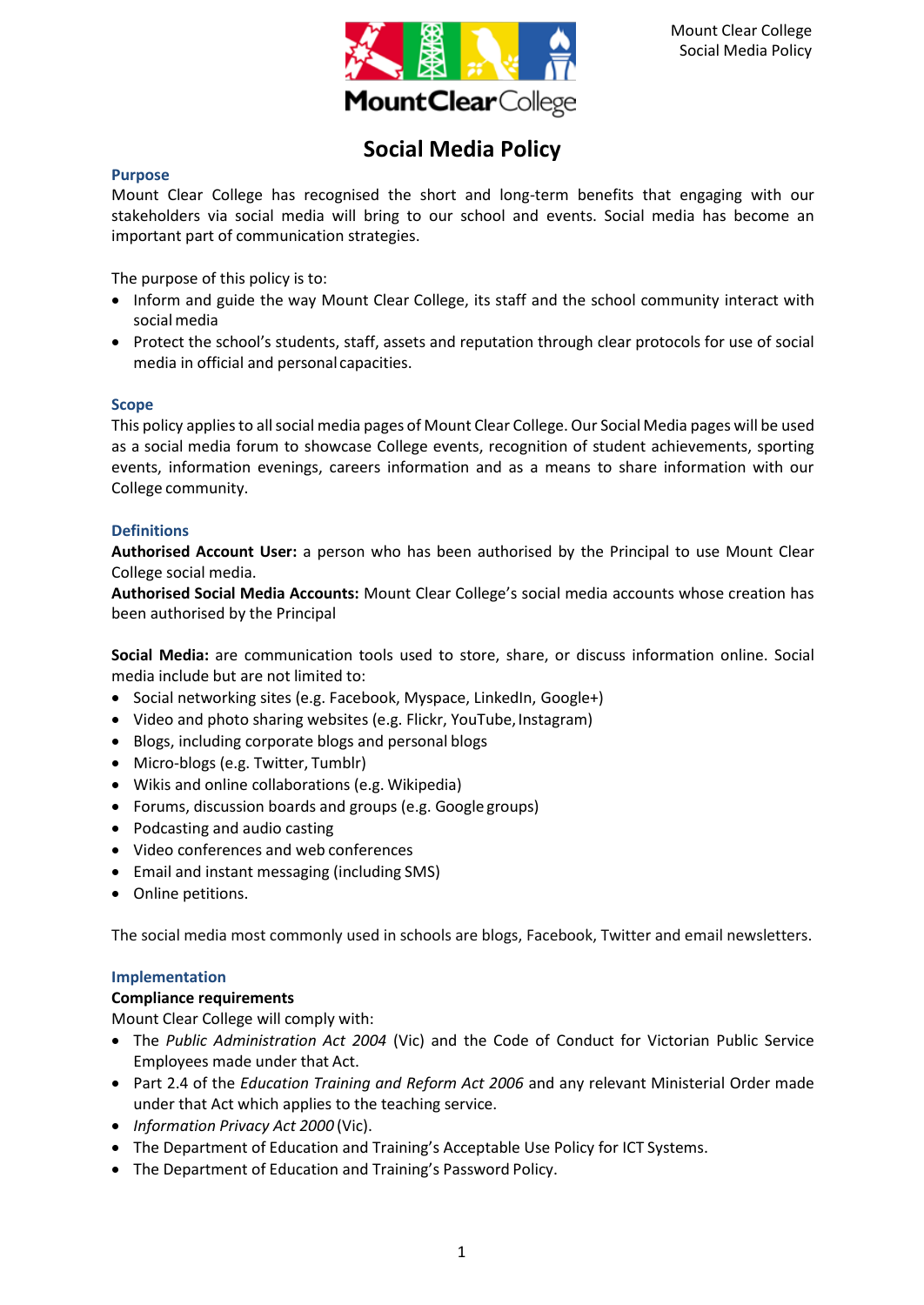## **Policy Points**

This policy provides guidelines for:

- preventing unauthorised creation and usage of social mediaaccounts.
- authorised creation of social media accounts.
- ensuring the security of authorised social media accounts.
- appropriate conduct when using social media accounts where reference is made to Mount Clear College.
- ensuring all communication through social media with stakeholders and the media is consistent, well- informed, timely and accurate.
- ensuring comments to stakeholders, the media and other external sources are made through authorised representatives of the school.
- ensuring that consent to use of social media is obtained from parents/guardians.
- standards of conduct using personal social media to the extent it affects Mount Clear College.

## **Creation of social media accounts**

Creation of a social media account for an educational or communication purpose requires the written consent of the Principal or delegate.

## **Authorised use of social media**

Authorised Account Users of Mount Clear College Social Media must adhere to the content of this policy and its intent.

## **Security of Authorised Accounts**

Authorised Account Users acknowledge that:

- all Authorised Social Media Accounts, usernames, passwords, connections, and posts made whilst engaged in social media on behalf of Mount Clear College both during and after office hours belong to Mount Clear College.
- they will provide the username and passwords to any Authorised Social Media Accounts to the Information Technology Manager.
- they will not change the Username and Passwords of any Authorised Accounts without permission from the Information Technology Manager.
- they will not disclose or cause to be disclosed the Username and Password for any Authorised Account to anyone other than the Principal and the Information Technology Manager.

## **In the event of unauthorised use of any Mount Clear College social media pages, passwords will be reset.**

#### **Standards of conduct – appropriate and inappropriate use**

Authorised Account Users **must:**

- use Mount Clear College Social Media for the sole purpose of benefiting Mount Clear College.
- ensure that posts reflect the values and support the vision and purpose of Mount Clear College.
- behave respectfully online.
- protect the privacy of students by maintaining the confidentiality of personal information and health records. For example, photographs of students used in Mount Clear College Social Media will be non-identifying, unless a signed "Student & Parent/Guardian Consent for Electronic Recording &/or Publishing" has beenreceived.
- comply with the terms and conditions of use of the relevant social media platform.

#### Authorised Account Users **must not:**

- publish any personal images or use language that could damage the reputation of the school.
- publish material that is threatening, obscene, sexually explicit, derogatory, defamatory, harassing, discriminatory, or hateful to another person or entity, including Mount Clear College, its employees,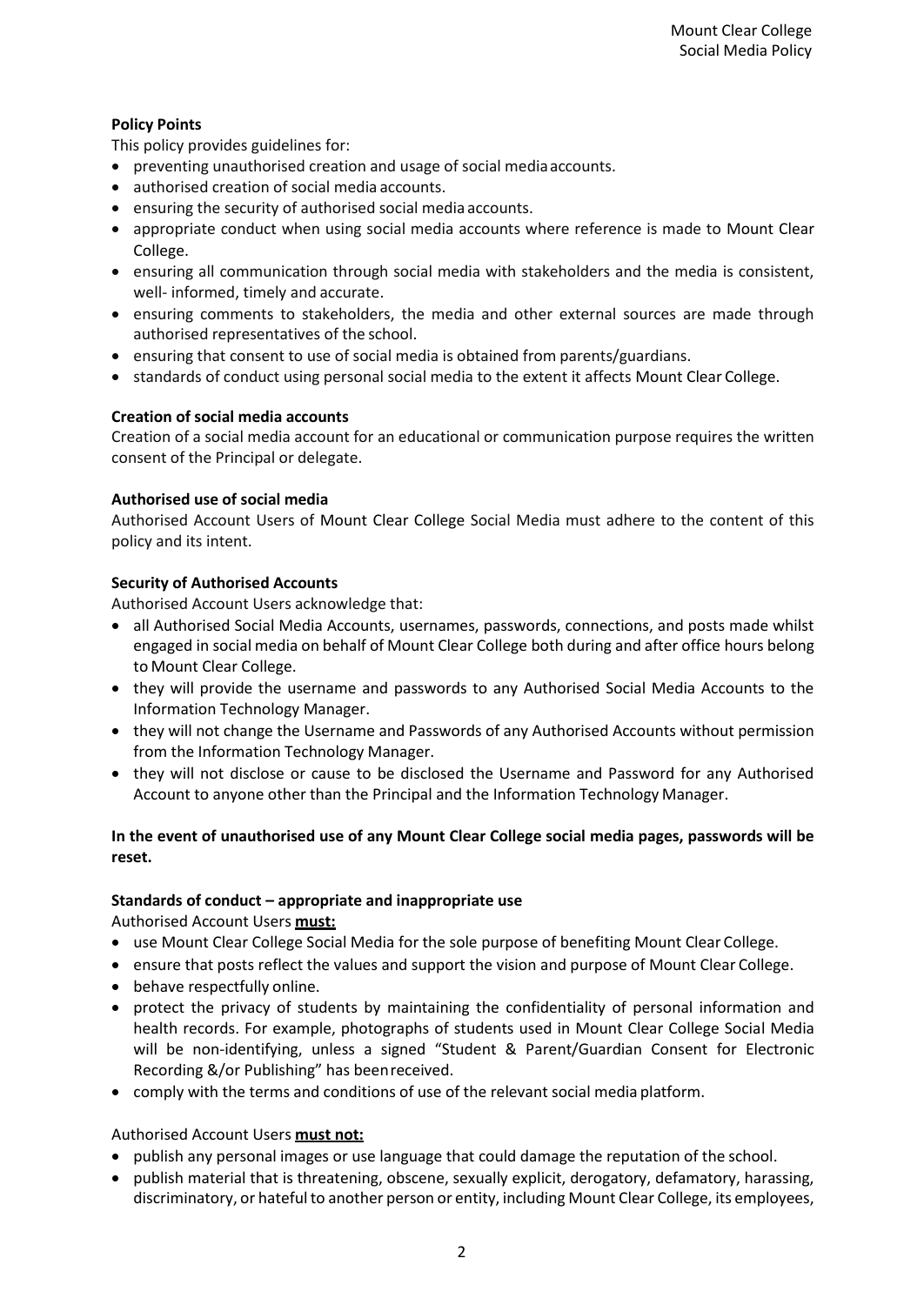stakeholders and/or other business-related individuals or organisations.

- publish any content that could be deemed to be illegal.
- publish any unauthorised images of students.
- make any disparaging or negative comments about Mount Clear College or any of its employees, officers or stakeholders.
- use social media platforms to sell or promote any product not directly benefiting the school.
- make any announcements on behalf of Mount Clear College unless specifically authorised to doso.
- comment on topics that are not within the user's area ofresponsibility.

Authorised employees using social media in an official capacity are given autonomy to represent the school's views in an ongoing conversation with the public, parents and students. However, there are occasions when content must be reviewed by the Principal. This includes, but is not limited to:

- content that is politically sensitive
- content that directly relates to teaching and learning
- content that is associated with a project or activity deemed to behigh-risk
- a response to an individual or group that is deemed to be high-risk
- content that directly quotes another staff member (e.g. a response attributed to the Principal).

When interacting with Mount Clear College Social Media, members of the school community are expected to behave respectfully in accordance with the school's values. One important aspect of this is that complaints are to be directed through appropriate channels **not** via social media.

#### **Standards of communication via social media**

Authorised Account Users **must:**

- use correct grammar and spelling as far as practical
- ensure that posts are accurate and not misleading

#### **Intellectual property**

Authorised Account Users must ensure that they do not breach any laws by:

- using Mount Clear College's name, logos and trademarks, or other such intellectual property without permission.
- using materials that are subject to copyright or passing them off as the user's own originalwork.

#### **Consent to use of social media**

Parent/Guardian consent is required for students to participate and register to use social media tools.

Parent/Guardian consent is required to upload information, images and videos of students. This consent is sought upon student enrolment. This is very important as a failure to obtain this consent may amount to a breach of privacy.

#### **Standards of conduct using personal social media**

Employees using social media in a personal capacity must take due care to ensure that any comments, opinions, photographs or contributions made online are their own, as private citizens, and cannot be interpreted as an official statement or position of Mount Clear College *(refer to Education and Training Reform Act 2006 Ministerial Order 2009 Order 199).*

#### **Communication and reporting**

Information published via social media is a public record and a corporate record for record-keeping purposes.